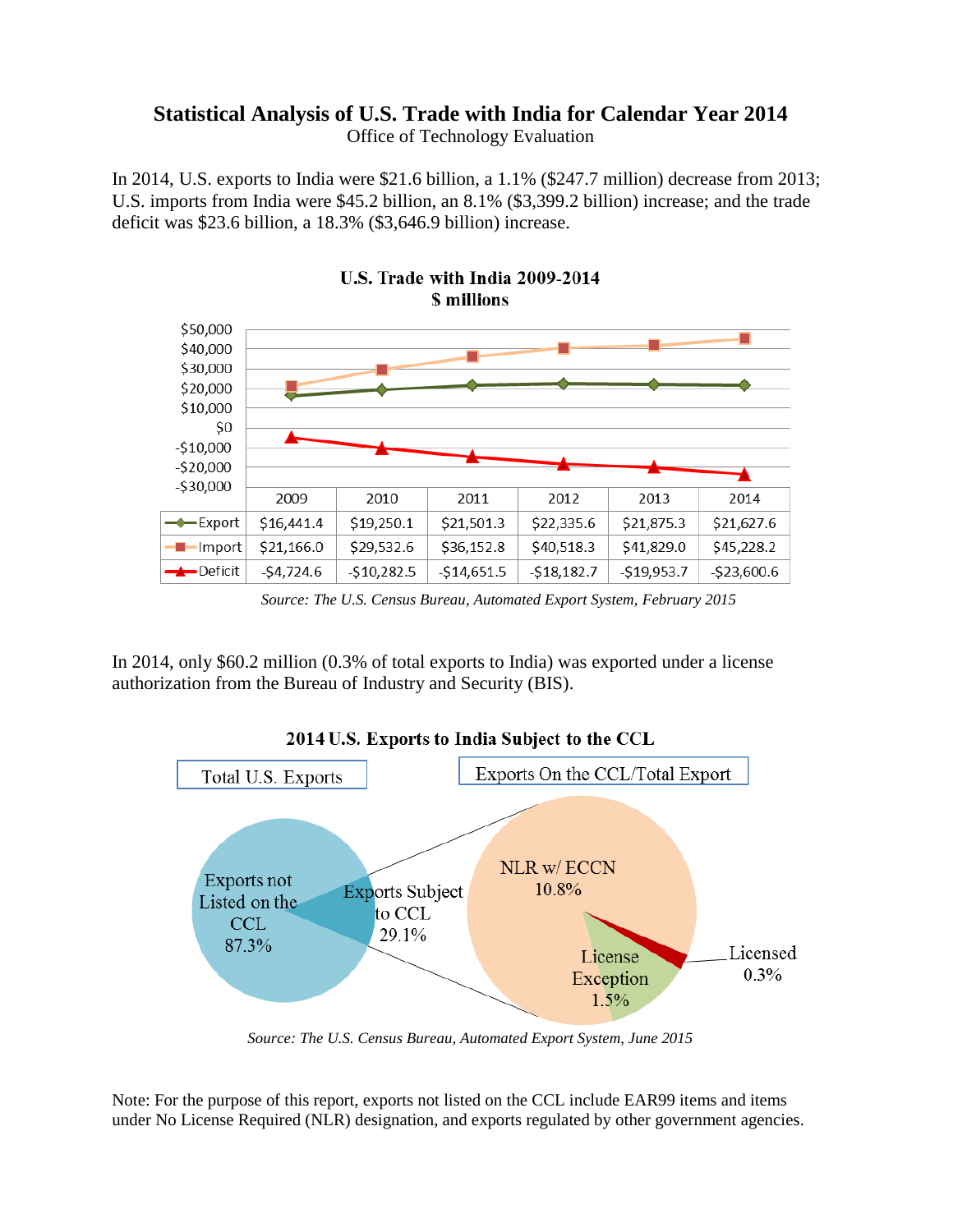Of the \$332.6 million in U.S. exports to India under a BIS license exception in 2014, \$315.1 million (94.8% of the total) included encryption commodities, software and technology (ENC), followed by Restricted Technology and Software (TSR) at 2.7%.

2014 Exports to India by BIS License Exceptions



*Source: The U.S. Census Bureau, Automated Export System, June 2015*

In 2014, \$1.2 million was exported under license exception Strategic Trade Authorization (STA), representing a 27.1% decrease from 2013.



*Source: Automated Export System, June 2015*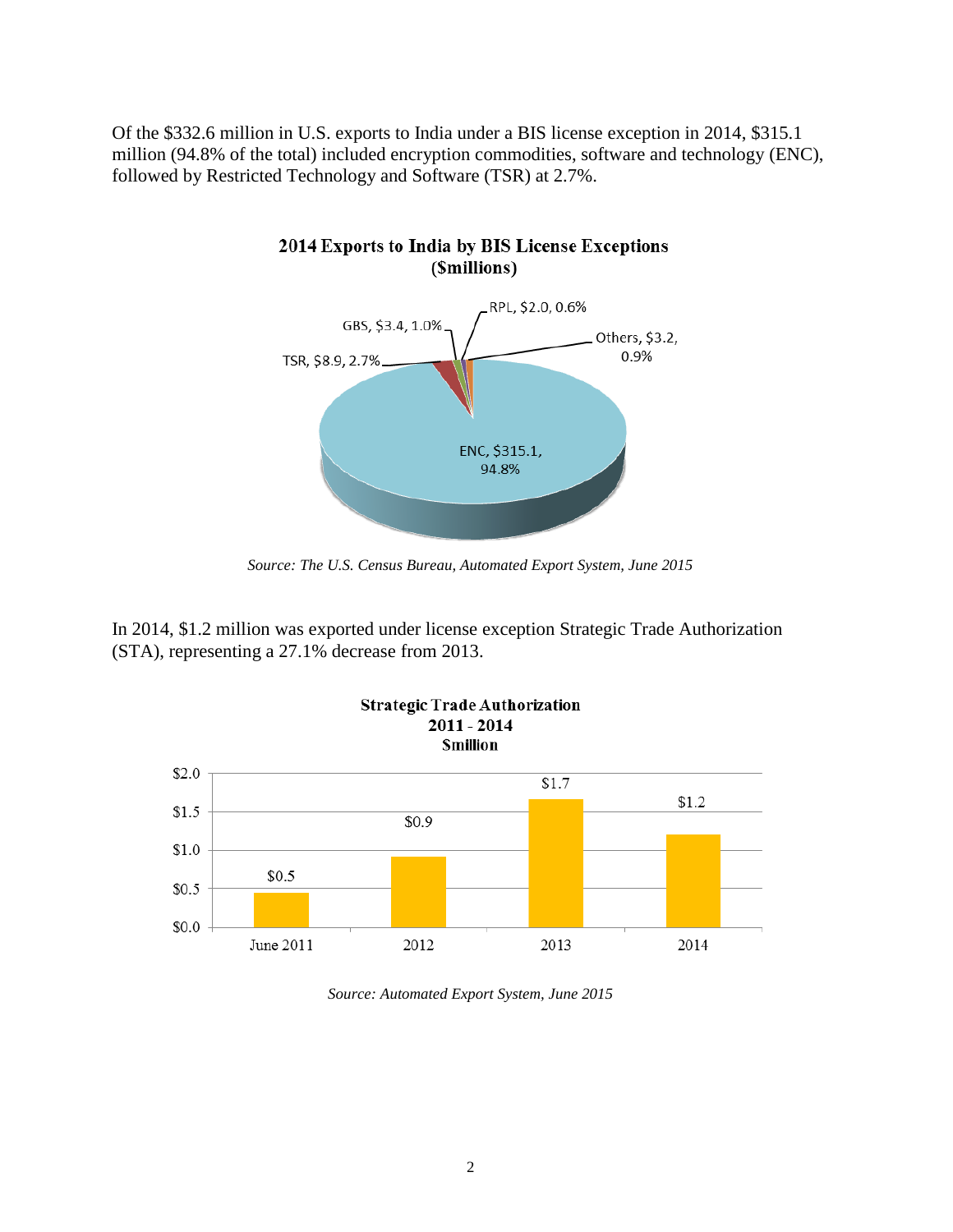## **2014 U.S. Exports to the EU by ECCN and BIS License Designation**

| Top Four Exports by ECCN to India by Value - Licensed |                                                                   |  |  |
|-------------------------------------------------------|-------------------------------------------------------------------|--|--|
| <b>ECCN</b>                                           | Description                                                       |  |  |
| 2B001                                                 | Machine Tools and Any<br><b>Combination Thereof</b>               |  |  |
| 3A001                                                 | Electronic Components and<br><b>Specially Designed Components</b> |  |  |
| 5A002                                                 | "Information security" systems,<br>equipment and components       |  |  |
| 3A233                                                 | Mass spectrometers                                                |  |  |

*Top Four Exports by ECCN to India by Value– License Exception*

| <b>ECCN</b> | Description                          |
|-------------|--------------------------------------|
| 5A002       | <b>Information Security Systems</b>  |
|             | Equipment                            |
|             | Information security test,           |
| 5B002       | inspection and production            |
|             | equipment                            |
| 6D003       | Software, other                      |
| 5D002       | <b>Information Security Software</b> |

*Top Four Exports by ECCNs to India by Value – NLR*

| <b>ECCN</b> | Description                        |
|-------------|------------------------------------|
| 9A991       | Aircraft and gas turbine engines   |
| 5A991       | <b>Telecommunication Equipment</b> |
| 5A992       | Low-Level Information Security     |
|             | <b>Systems and Equipment</b>       |
| 4A994       | Computers, "electronic             |
|             | assemblies", and related           |
|             | equipment                          |

*Source: Automated Export System, June 2015*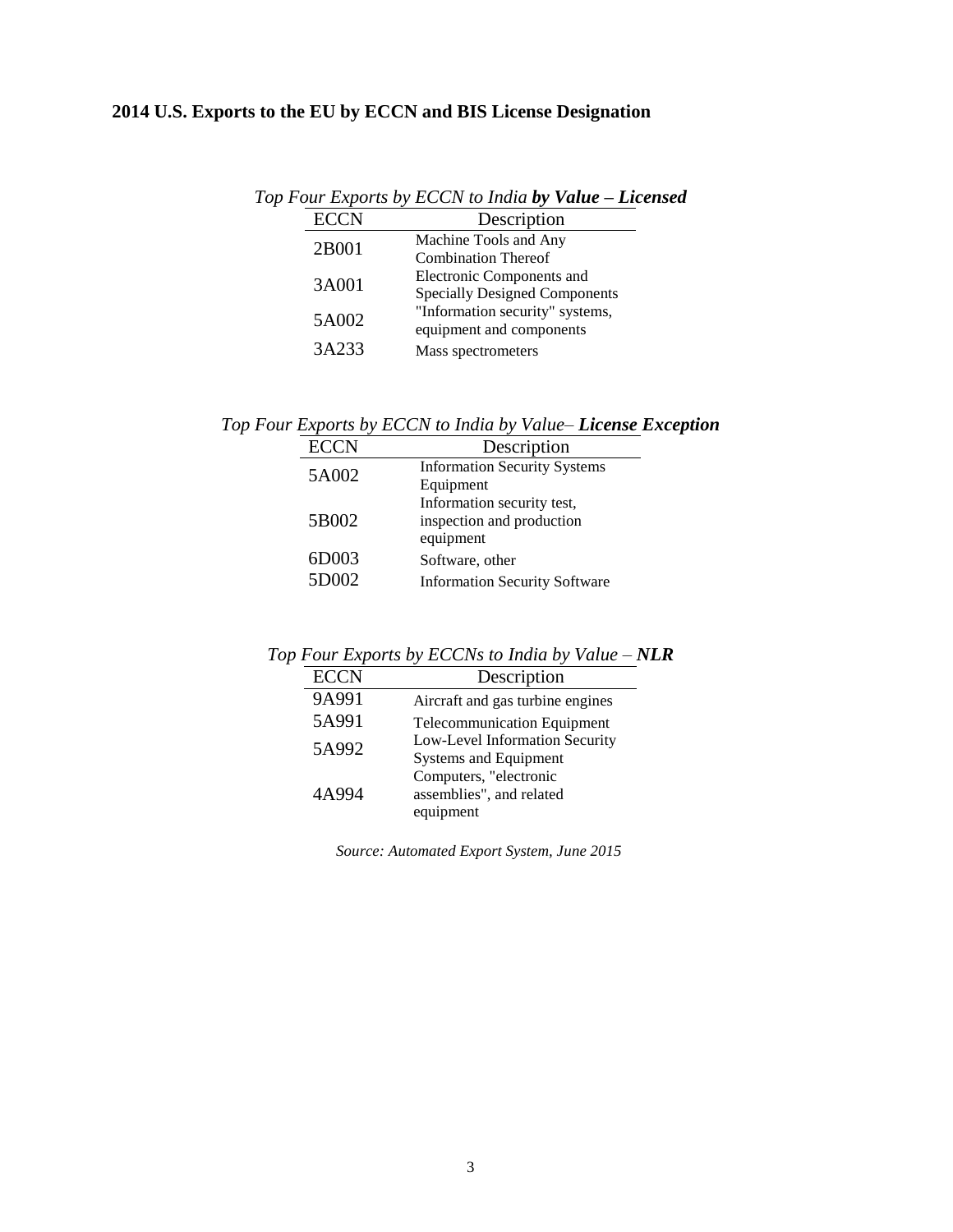## **Exports of Advanced Technology Products (ATP) to China**

In 2014, U.S. ATP exports to India were \$5.0 billion, a 0.9% (\$0.1 billion) increase from 2013. U.S. ATP imports from India were \$1.8 billion, a 10.8% (\$0.2 billion) increase. The ATP trade surplus decreased by 4.0%, from \$3.3 billion to \$3.1 billion.





*Source: Census Bureau Trade Statistics, June 2015*

Advanced Technology Products (ATP) - Approximately 500 of some 22,000 Harmonized System commodity classification codes contain products from ten recognized high technology categories (e.g., biotechnology, aerospace).

\$5.0 billion (22.9% of U.S. exports to India) were considered ATP items. Of these, 0.4% was shipped under a BIS license.

|                               |       |       |       |       |       |       | $%$ of the | $%$ change  |
|-------------------------------|-------|-------|-------|-------|-------|-------|------------|-------------|
| <b>ATP Category</b>           | 2009  | 2010  | 2011  | 2012  | 2013  | 2014  | Total      | from $2013$ |
| Biotechnology                 | 36    | 44    | 47    | 51    | 62    | 74    | 1.5%       | 19.4%       |
| Life Science                  | 449   | 511   | 567   | 614   | 614   | 609   | 12.3%      | $-0.8%$     |
| Opto-Electronics              | 44    | 61    | 159   | 111   | 38    | 41    | 0.8%       | 7.9%        |
| Information & Communications  | 954   | 931   | 894   | 768   | 793   | 905   | 18.3%      | 14.1%       |
| Electronics                   | 170   | 173   | 162   | 169   | 153   | 160   | 3.2%       | 4.6%        |
| <b>Flexible Manufacturing</b> | 122   | 175   | 233   | 216   | 253   | 251   | 5.1%       | $-0.8%$     |
| <b>Advanced Materials</b>     | 8     | 5     | 7     | 10    | 24    | 14    | 0.3%       | $-41.7%$    |
| Aerospace                     | 2,236 | 1.261 | 727   | 1.307 | 2.932 | 2.859 | 57.7%      | $-2.5%$     |
| Weapons                       |       | 2     | 3     | 3     | 29    | 32    | 0.6%       | 10.3%       |
| Nuclear Technology            | 5     | 3     | 5     | 6     | 9     | 6     | 0.1%       | $-33.3%$    |
| <b>Grand Total</b>            | 4.024 | 3,166 | 2.804 | 3.255 | 4.906 | 4.951 | 100.0%     | $0.9\%$     |

**ATP Exports to India (\$millions)**

*Source: The U.S. Census Bureau Trade Statistics, June 2015*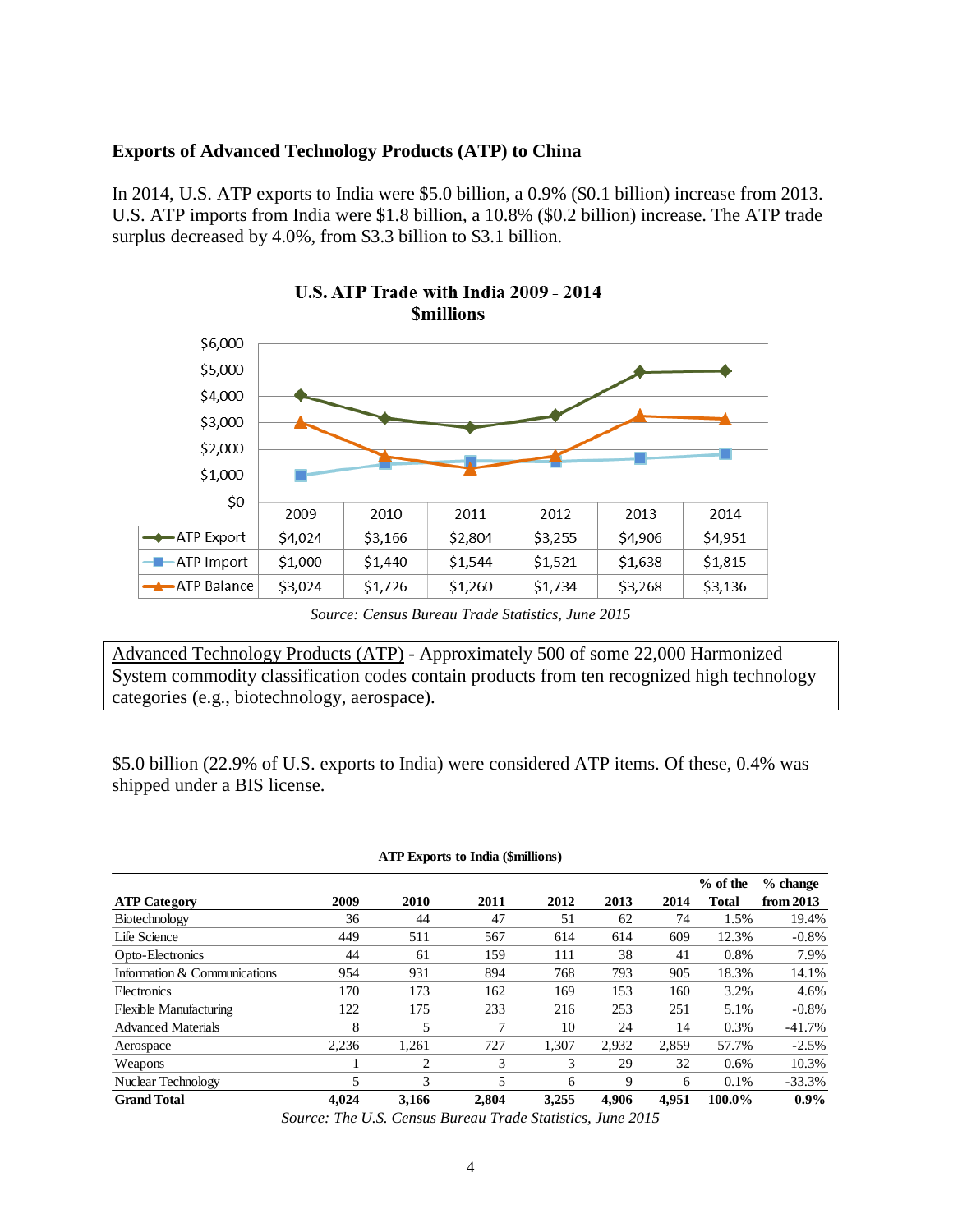## **BIS Licensing for Items Destined to India**

Exports to India are controlled under the Export Administration Regulations (EAR) for CB:1, CB:2, NP:1, NS:1, NS:2, MT:1, and RS:1 reasons. 1

In 2014, BIS reviewed 1,041 export/re-export applications (not including deemed export applications) for India. Of these, 830 (79.7%) were approved; and 15 (1.3%) were denied.



Licenses for Tangible Items, Software and Technology for India by Count 2010-2014

*Source: Commerce U.S. Exports Exporter Support System, March 2015*

Note: Figures above do not include deemed export applications.

l

<sup>&</sup>lt;sup>1</sup> Reasons for control NS:2, CC:1, and CC:3 also applied to India until January 23, 2015.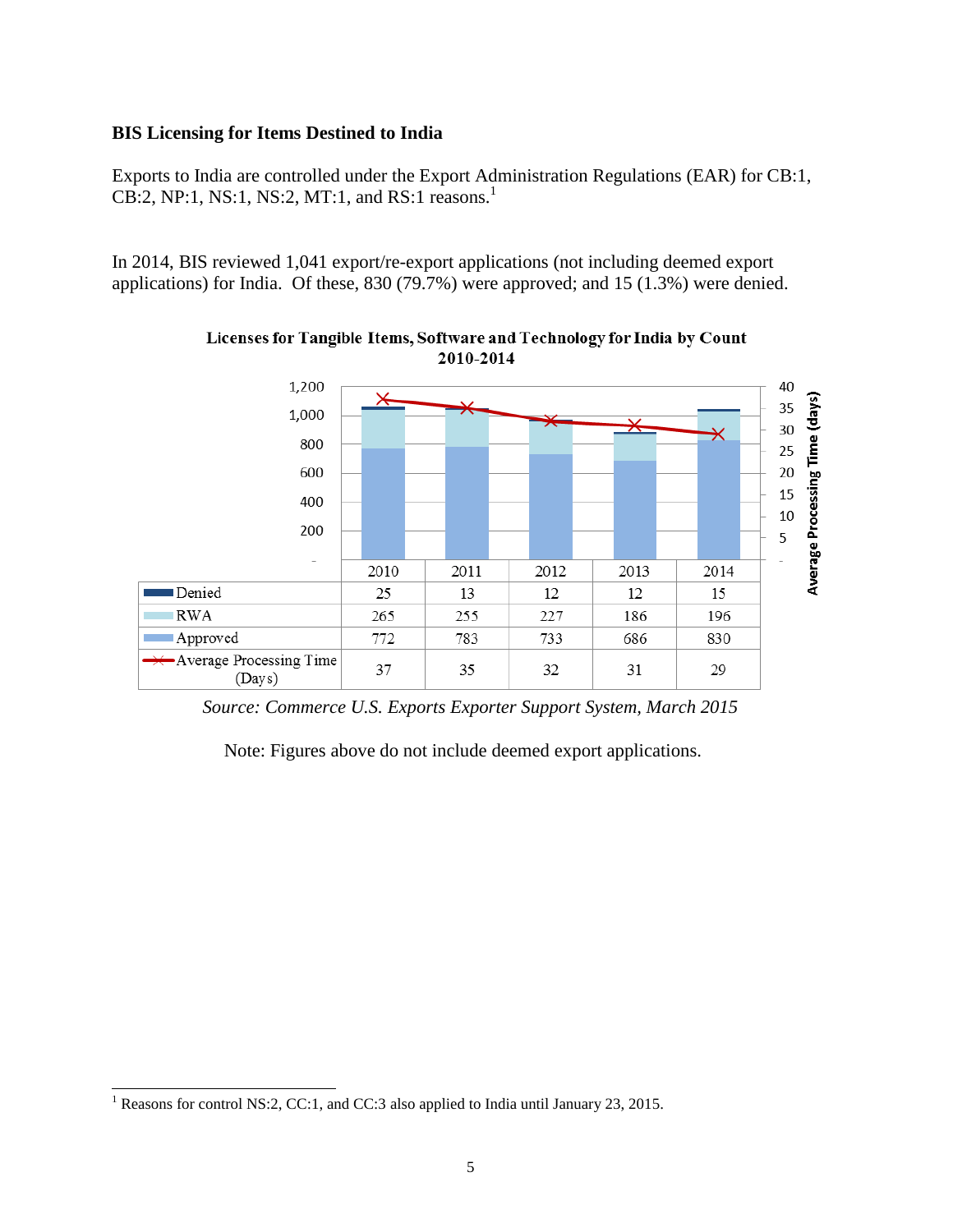

Licenses for Tangible Items, Software and Technology for India by **Value 2010-2014** 

*Source: Commerce U.S. Exports Exporter Support System, March 2015*

In 2014, BIS approved 29 deemed export applications for India, compared to 978 approved worldwide.